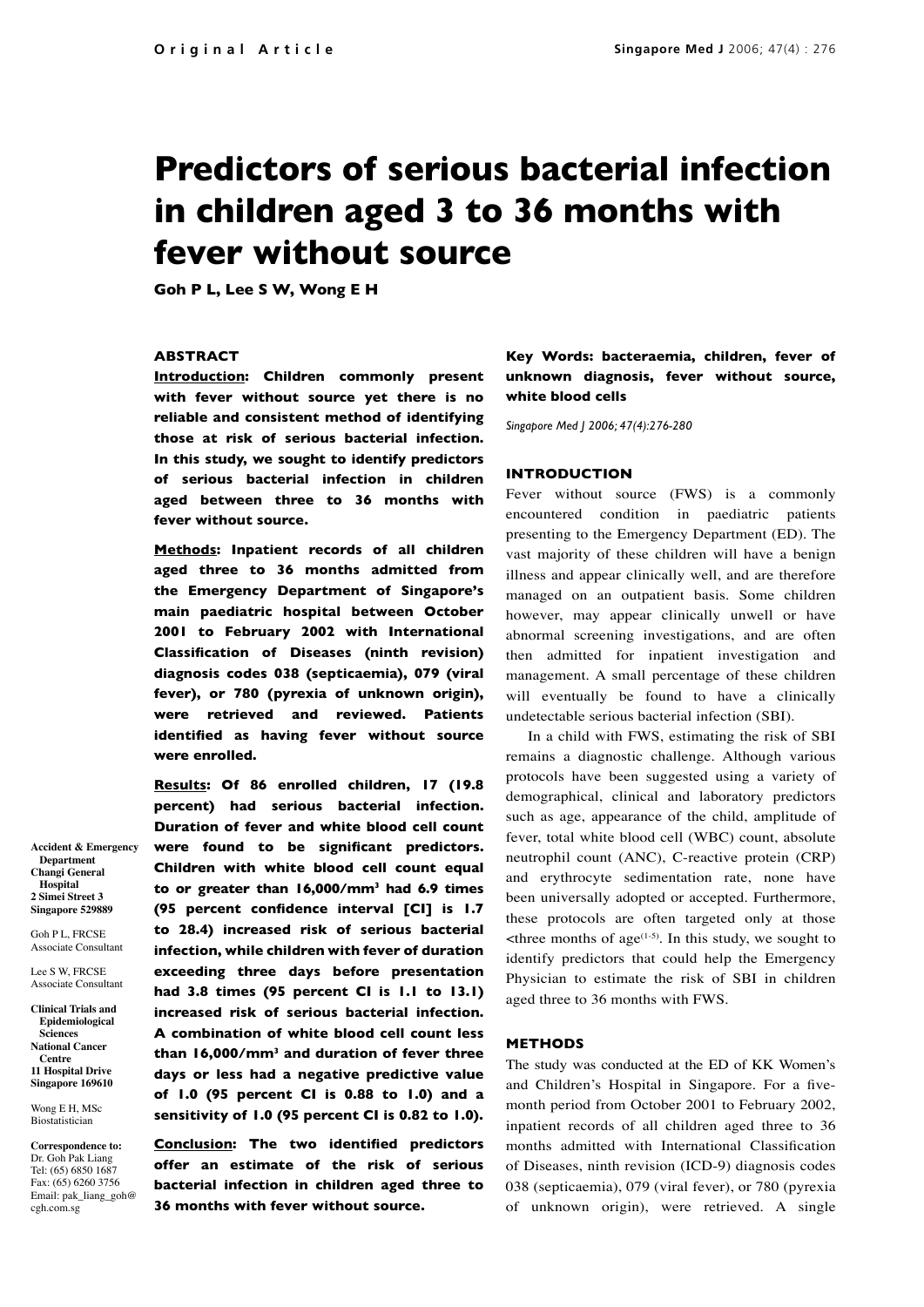unblinded emergency physician (the first author) reviewed these records to exclude patients who did not fulfil the criteria of having FWS (defined as fever with no apparent focus of infection after a complete history and examination). Patients with fever of more than one week's duration were also excluded as these patients are often managed differently as pyrexia of unknown origin. The remaining patients were considered to have FWS and were enrolled. Fever was defined as a rectal, oral or axillary temperature of more than 38°C. Duration of fever was based on anecdotal history reported by the parents or caregiver.

Data collected included patient demographics (age, gender, ethnicity), duration and amplitude of fever, vital signs, abnormal physical examination (presence of dehydration, lethargy, grunting, poor peripheral circulation/cyanosis, or toxic-looking child), various basic initial investigations (such as WBC count, ANC, CRP, urinalysis and chest radiograph), as well as various further inpatient investigations. The study group was dichotomised into those eventually diagnosed as having "SBI" and those having "No SBI". For purposes of this study, SBI was based on the eventual hospital discharge diagnosis of occult bacteraemia, urinary tract infection (UTI), meningitis, septic arthritis, osteomyelitis, or pneumonia.

The various demographical and clinical data and investigative findings that could potentially predict the risk of SBI were investigated for their association with the presence of SBI using logistic regression. These include age, gender, heart rate, respiratory rate, temperature at presentation, duration of fever before presentation at ED  $(\leq$ three days versus >three days), the presence or absence of abnormal examination, and WBC count  $(\leq 16,000/\text{mm}^3$  versus >16,000/mm<sup>3</sup>). A univariate logistic regression was performed for each independent variable. Variables with p-value <0.25 were then included in a multiple logistic regression using a backward elimination procedure. Statistical analysis was performed using the Statistical Package for Social Sciences (SPSS) version 11.0 (Chicago, IL, USA).

# **RESULTS**

During the study period, the records of 144 children were retrieved and reviewed. 33 cases did not fulfil the criteria of having FWS and 24 cases had fever of more than one week duration. These children were excluded. The remaining 86 children were included in the study. The median age was 10.8 months (range 3.1 months to 33.3 months). The

|  | Table I. Patient demographics. |
|--|--------------------------------|
|--|--------------------------------|

|                                             | SBI <sup>+</sup><br>$n=17$ |             | No SBI <sup>+</sup><br>$n = 69$ |             | Total<br>$n = 86$ |              |
|---------------------------------------------|----------------------------|-------------|---------------------------------|-------------|-------------------|--------------|
|                                             | n                          | %           | n                               | %           | n                 | ℅            |
| Ethnic group                                |                            |             |                                 |             |                   |              |
| Chinese                                     | 12                         | 70.6        | 47                              | 68.I        | 59                | 68.6         |
| Malay                                       | 4                          | 23.5        | 15                              | 21.7        | 19                | 22.1         |
| Indian                                      | 0                          | 0           | 4                               | 5.8         | 4                 | 4.7          |
| Others                                      | ı                          | 5.9         | 3                               | 4.3         | 4                 | 4.7          |
| Gender                                      |                            |             |                                 |             |                   |              |
| Male                                        | 10                         | 58.8        | 36                              | 52.2        | 46                | 53.5         |
| Female                                      | 7                          | 41.2        | 33                              | 47.8        | 40                | 46.5         |
| Age (months)                                |                            |             |                                 |             |                   |              |
| Median (IQR‡)                               |                            | 10.7(23.52) |                                 | 10.8(15.42) |                   | 10.8 (17.84) |
| 5 <sup>th</sup> , 75 <sup>th</sup> quartile | 4.93, 28.45                |             |                                 | 6.45, 21.87 |                   | 5.93, 23.78  |
| Range                                       |                            | 3.6, 33.3   |                                 | 3.1, 30.3   |                   | 3.1, 33.3    |
| SBI <sup>+</sup> type                       |                            |             |                                 |             |                   |              |
| Urinary tract infection                     | П                          | 64.7        | $\Omega$                        | 0           | п                 | 12.8         |
| Chest infection                             | 6                          | 35.3        | 0                               | 0           | 6                 | 7.0          |

†SBI: Serious bacterial infection; ‡IQR: Inter-quartile range.

## **Table II. Clinical characteristics.**

|                                              |              | SBI <sup>+</sup> |             | No SBI <sup>+</sup> | Total       |               |
|----------------------------------------------|--------------|------------------|-------------|---------------------|-------------|---------------|
|                                              | n            | %                | n           | %                   | n           | %             |
| Temperature at presentation                  |              |                  |             |                     |             |               |
| (in degrees Celsius)                         |              | $n = 15$         |             | n=69                |             | $n = 84$      |
| Median (IQR‡)                                |              | 39.2 (1.40)      |             | 38.8 (1.65)         |             | 38.9 (1.58)   |
| 25 <sup>th</sup> , 75 <sup>th</sup> quartile | 38.40, 39.80 |                  |             | 37.85, 39.50        |             | 37.93, 39.50  |
| Range                                        |              | 38, 41           |             | 35, 41              |             | 35, 41        |
| Heart rate (per minute)                      |              | $n=15$           | $n = 69$    |                     |             | $n = 84$      |
| Mean (SD)                                    |              | 178.3(27.11)     |             | 168.4 (21.85)       |             | 170.2 (23.01) |
| Range                                        |              | 134, 220         |             | 104, 219            |             | 104, 220      |
| Respiratory rate                             |              |                  |             |                     |             |               |
| (per minute)                                 |              | $n=15$           |             | n=69                |             | $n = 84$      |
| Mean (SD)                                    |              | 34.8 (3.76)      | 34.6 (5.52) |                     | 34.6 (5.23) |               |
| Range                                        |              | 28,40            |             | 24, 48              |             | 24, 48        |
| Duration of fever (days)                     |              | $n=17$           | $n = 66$    |                     |             | $n = 83$      |
| Median (IQR‡)                                |              | 4.0(4.5)         | 3.0(3.0)    |                     | 3.0(3.0)    |               |
| 25 <sup>th</sup> , 75 <sup>th</sup> quartile |              | 2.5, 7.0         | 2.0, 5.0    |                     |             | 2.0, 5.0      |
| Range                                        |              | 1,7              |             | 1,7                 |             | 1,7           |
| Duration of fever                            |              |                  |             |                     |             |               |
| $\leq$ 3 days                                | 7            | 41.2             | 45          | 68.2                | 52          | 62.7          |
| >3 days                                      | 10           | 58.8             | 21          | 31.8                | 31          | 37.3          |

†SBI: Serious bacterial infection; ‡IQR: Inter-quartile range.

patients' demographics and clinical characteristics are presented in Table I and Table II, respectively, while their haematological and laboratory findings are presented in Table III.

17 children (19.8%) were eventually diagnosed to have SBI. This comprised UTI in 11 patients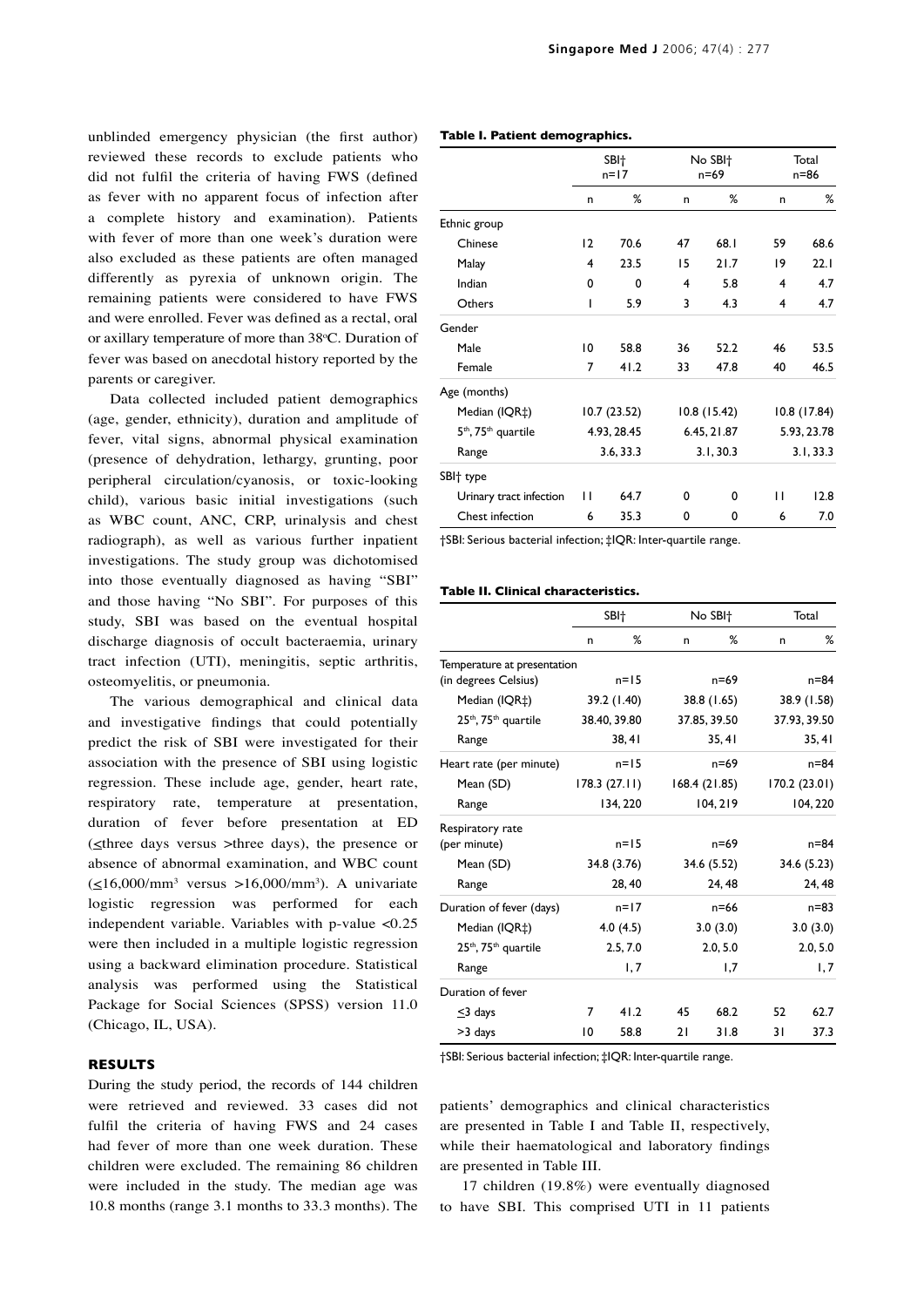|  |  |  |  | Table III. Haematological and laboratory investigations. |
|--|--|--|--|----------------------------------------------------------|
|--|--|--|--|----------------------------------------------------------|

|                                              | SBI <sup>+</sup> | No SBI <sup>+</sup> | Total         |
|----------------------------------------------|------------------|---------------------|---------------|
| Urine leukocytosis                           |                  |                     |               |
| (cells/µL)                                   | $n = 15$         | $n = 57$            | $n = 72$      |
| Median (IQR‡)                                | 100.0 (1005.0)   | 0.0(14.50)          | 0.0(28.0)     |
| $25th$ , $75th$ quartile                     | 0, 1005.0        | 0.14.50             | 0, 28.0       |
| Range                                        | 0,2000           | 0,1270              | 0,2000        |
| White blood cell count                       |                  |                     |               |
| $(1,000/mm^3)$                               | $n=17$           | n=69                | n=86          |
| Median (IQR‡)                                | 21.4(11.0)       | 12.7(13.45)         | 14.4 (14.02)  |
| 25 <sup>th</sup> , 75 <sup>th</sup> quartile | 14.4, 25.4       | 7.7, 21.1           | 8.4, 22.4     |
| Range                                        | 8.2, 39.2        | 2.6, 42.8           | 2.6, 42.8     |
| Absolute neutrophil                          |                  |                     |               |
| count (1,000/mm <sup>3</sup> )               | $n=17$           | $n = 69$            | $n = 85$      |
| Median (IQR‡)                                | 15.0(9.41)       | 6.9(10.23)          | 9.2 (10.92)   |
| 25 <sup>th</sup> , 75 <sup>th</sup> quartile | 8.96, 18.37      | 3.76, 13.99         | 4.07, 14.99   |
| Range                                        | 3.57, 27.83      | 0.15, 40.66         | 0.15, 40.66   |
| C-reactive protein (mg/L)                    | $n = 14$         | $n = 26$            | n=40          |
| Median (IQR‡)                                | 116.5 (97.88)    | 42.9 (91.70)        | 77.8 (104.85) |
| 25 <sup>th</sup> , 75 <sup>th</sup> quartile | 63.93, 161.80    | 15.75, 107.45       | 20.20, 125.05 |
| Range                                        | 11.3, 251.6      | 5.0.229.6           | 5.0, 251.6    |

†SBI: Serious bacterial infection; ‡IQR: Inter-quartile range.

#### **Table IV. Univariate logistic regression.**

|                                                 | Regression<br>coefficient | Unadjusted | 95%<br>confidence |         |
|-------------------------------------------------|---------------------------|------------|-------------------|---------|
| Variable                                        | (SE)                      | odds-ratio | interval          | p-value |
| White blood cell count<br>$(1,000/mm^3)$        |                           |            |                   | 0.009   |
| $\geq$ 16 (n=40)                                | 1.62(0.62)                | 5.06       | 1.49, 17.13       |         |
| $<$ 16 (n=46)                                   |                           | ı          |                   |         |
| Duration of fever (days)                        |                           |            |                   | 0.045   |
| $>3$ (n=31)                                     | 1.12(0.56)                | 3.06       | 1.02, 9.16        |         |
| $≤3$ (n=52)                                     |                           | ı          |                   |         |
| Heart rate (per minute)<br>$(n=84)$             | 0.02(0.01)                | 1.02       | 0.99, 1.05        | 0.137   |
| Temperature<br>(in degrees Celsius)<br>$(n=84)$ | 0.37(0.27)                | I.45       | 0.86, 2.46        | 0.162   |
| Abnormal examination                            |                           |            |                   |         |
| Yes $(n=15)$                                    | $-1.40(1.07)$             | 0.25       | 0.03, 2.01        | 0.191   |
| $No(n=71)$                                      |                           | ı          |                   |         |
| Age (months)<br>$(n=86)$                        | 0.02(0.03)                | 1.02       | 0.97, 1.08        | 0.420   |
| Gender                                          |                           |            |                   |         |
| Male (n=46)                                     | 0.27(0.55)                | 1.31       | 0.45, 3.84        | 0.623   |
| Female (n=40)                                   |                           | ı          |                   |         |
| Respiratory rate<br>(per minute) (n=84)         | 0.01(0.05)                | 1.01       | 0.91, 1.12        | 0.882   |

SE: Standard error.

and chest infection in six patients. *Escherichia coli (E. coli)* was the causative agent in nine of the eleven children with UTI. One child with *E. coli* UTI also had *E. coli* bacteraemia. Urine leukocytosis and chest radiograph findings were not included in the analysis for their association with SBI, since these variables are directly predictive of UTI and chest infection, the two main causes of SBI in this cohort of patients.

The unadjusted odds ratios for age, gender, heart rate, respiratory rate, temperature at presentation, duration of fever before presentation at ED, presence or absence of abnormal examination and WBC count are shown in Table IV. Children with WBC count of at least  $16,000/\text{mm}^3$  had a five times higher risk of having SBI compared to those with WBC count  $<16,000/mm^3$ , and those with fever duration >three days had a three times higher risk of SBI compared to those with fever  $\leq$ three days. When these two variables, together with heart rate, temperature at presentation and abnormal examination, were included in a multiple logistic regression model using backward elimination, WBC count and duration of fever were found to be statistically significant (Table V).

Children with WBC count  $(\geq 16,000/\text{mm}^3$  were found to have almost seven times (95%  $CI = 1.7$ to 28.4) increased risk of SBI compared to those with WBC count  $\langle 16,000 \rangle$ mm<sup>3</sup>, adjusting for duration of fever. Children with >three days of fever before presentation at ED had an increased risk of SBI 3.8 times  $(95\% \text{ CI} = 1.1 \text{ to } 13.1)$  that of children with fever of duration ≤three days, adjusting for WBC count. The diagnostic value using a combination of WBC count and duration of fever was also investigated (Table VI). The test is defined as negative when a child has WBC count  $<16,000/mm^3$  and fever duration of  $\leq$ three days, and positive when otherwise. This test yielded a negative predictive value of 1.0 (95%  $CI = 0.88$ ) to 1.0) and a sensitivity of 1.0 (95% CI =  $0.82$ ) to 1.0). No child with a combination of WBC count <16,000/mm3 and duration of fever ≤three days was found to have SBI eventually. However, the test had low specificity and positive predictive values of 0.41 (95% CI = 0.30 to 0.53) and 0.30  $(95\% \text{ CI} = 0.20 \text{ to } 0.43)$ , respectively.

#### **DISCUSSION**

Children with FWS commonly present to hospital emergency departments, yet there is little uniformity on their management. This is not unexpected, since different regions have differing patient populations, incidences of FWS and SBI (due in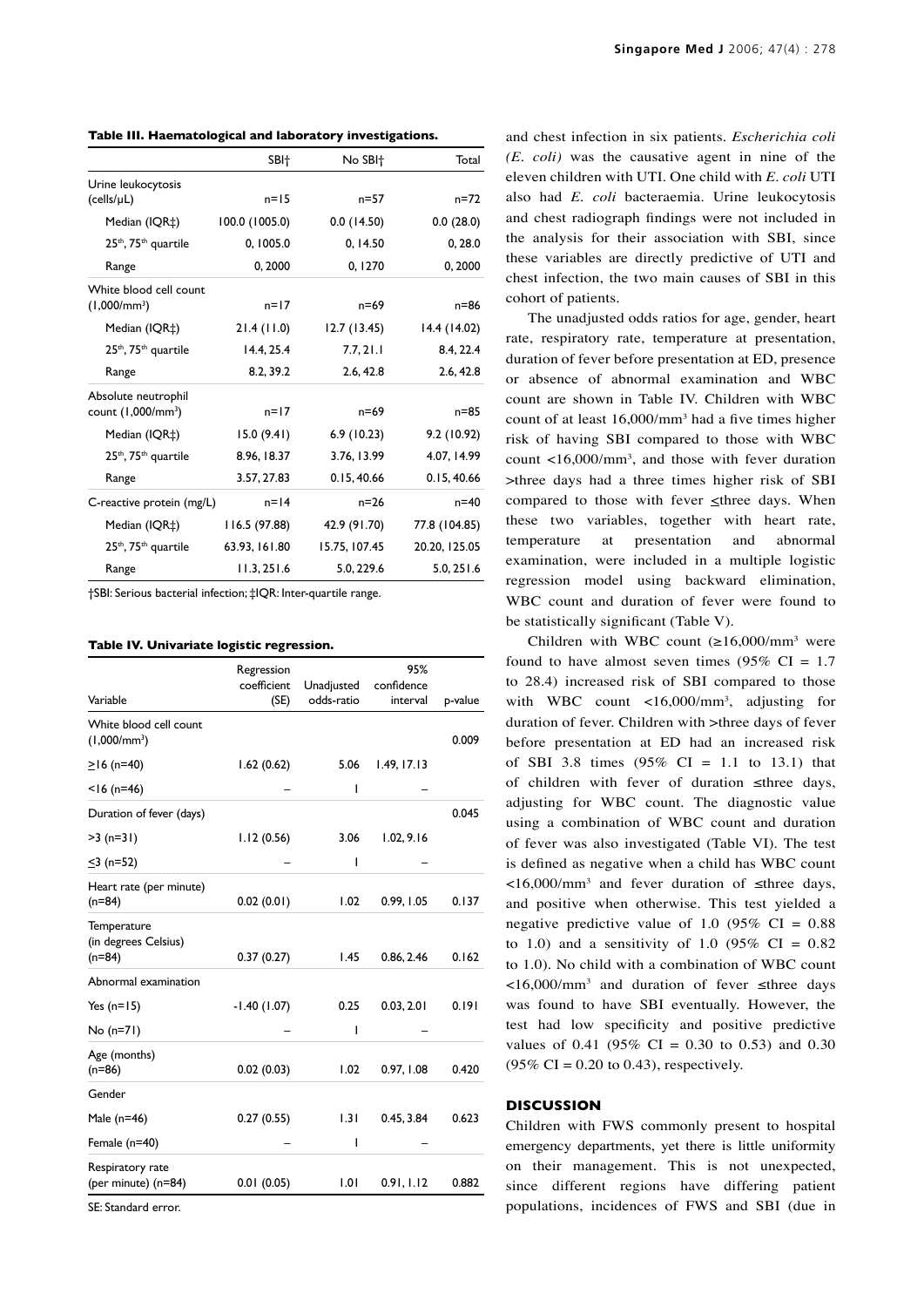part to different rates of *Haemophilus influenza B* (Hib) and pneumococcal vaccination), thresholds for performing investigations, definitions of the high and low risk febrile child, and admission guidelines. For example, in Singapore (as compared to the United States), the Hib vaccination rate is generally much lower, whereas the admission policy is generally more liberal, due to differing payment structures between inpatient and outpatient care.

Any study on this topic will therefore have to be taken in the context of local practice variations. KK Women's and Children's Hospital is the main and largest children's hospital in Singapore, with its children's ED seeing an average of 95,000 patients annually. Here, febrile children with an identifiable source of fever are managed accordingly. Those with FWS but who appear clinically well are managed expectantly on an outpatient basis. The remaining small subset of children with FWS is often admitted for inpatient management. A proportion of these admitted children will be eventually diagnosed to have a SBI, most often from UTI, pneumonia or bacteraemia. The many studies on this topic have yielded a wide variety of predictors and clinical prediction rules<sup>(6-12)</sup>. However, as many of these protocols have been developed specifically for infants aged <three months of age, their usefulness is limited in older children. In this study, the authors sought to identify predictors of SBI in children aged three to 36 months with FWS. The incidence of SBI in this study group was found to be 19.8%. This is consistent with figures (18%-24%) quoted in some previous studies<sup>(13,14)</sup>. The causes of SBI in this study consisted exclusively of UTI and pneumonia. No cases of bacterial meningitis, septic arthritis or osteomyelitis were found.

This study has identified duration of fever and WBC count as significant predictors of SBI in children aged three to 36 months admitted for FWS. Duration of fever of >three days had a 3.8 times increased risk of SBI compared to a fever of ≤three days duration, adjusting for WBC count; while a WBC count of  $\geq 16,000/\text{mm}^3$  carried 6.9 times as much risk of SBI as a WBC count <16,000/mm3 , adjusting for duration of fever. A combination of fever ≤three days duration and a WBC count of  $\langle 16,000 \rangle$ mm<sup>3</sup> had a negative predictive value of 1.0 in our study, thus a child with this combination of negative results effectively has minimal risk of SBI. These results need to be prospectively validated on a separate cohort of patients.

#### **Table V. Multiple logistic regression.**

| Variable                           | Regression<br>coefficient<br>(SE) | odds-ratio | 95% CI      | p-value |
|------------------------------------|-----------------------------------|------------|-------------|---------|
| Duration of fever (days)           |                                   |            |             |         |
| $>3$ (n=30)                        | 1.33(0.64)                        | 3.78       | 1.09, 13.13 | 0.036   |
| $\leq$ 3 (n=51)                    |                                   | ı          |             |         |
| <b>WBC</b> count<br>$(1,000/mm^3)$ |                                   |            |             |         |
| $\geq$ 16 (n=38)                   | 1.94(0.72)                        | 6.94       | 1.70, 28.35 | 0.007   |
| $<$ 16 (n=43)                      |                                   |            |             |         |
| Constant                           | $-3.3(0.73)$                      | 0.04       |             | < 0.001 |
| SE: Standard error.                |                                   |            |             |         |

Nagelkerke R-square = 0.24

NB: 81 cases were included in the analysis. Five cases had missing values on at least one of the variables.

# **Table VI. Combination of white blood cell count <16† and fever ≤3 days.**

|                                  | No SBI |    | SBI Total |
|----------------------------------|--------|----|-----------|
| WBC count <16† AND fever ≤3 days | 27     | 0  | -27       |
| All other combinations           | 39     |    | 17 56     |
| Total                            | 66     | 17 | 83        |
| $\sim$<br>.                      |        |    |           |

 $\dagger$ (1000/mm<sup>3</sup>)

NB: Three patients had missing number of days of fever.

These results have useful implications in the ED, as the risk of SBI in a child with FWS after a complete history and examination can be estimated by knowing the duration of fever and WBC count, two easily-obtained variables. Based on these estimates, emergency physicians as well as parents can then be more objective in coming to an informed decision regarding a child's eventual disposal from the ED. A FWS child thus stratified to a low risk group (duration of fever ≤three days and WBC count  $<16,000/mm^3$  may be a candidate for discharge from the ED, thus potentially reducing the need for inpatient admission. These results do not reduce or replace the utility of chest radiographs and urinalysis as screens for chest infection and UTI, the commonest two causes of SBI.

The use of WBC count and duration of fever in estimating the risk of SBI should supplement, rather than substitute, chest radiographs and urinalysis in the management of the child with FWS. Regardless of historical information, laboratory or radiological findings, the authors stress to qualify that the clinical skill in recognising a sick child remains paramount, especially in the